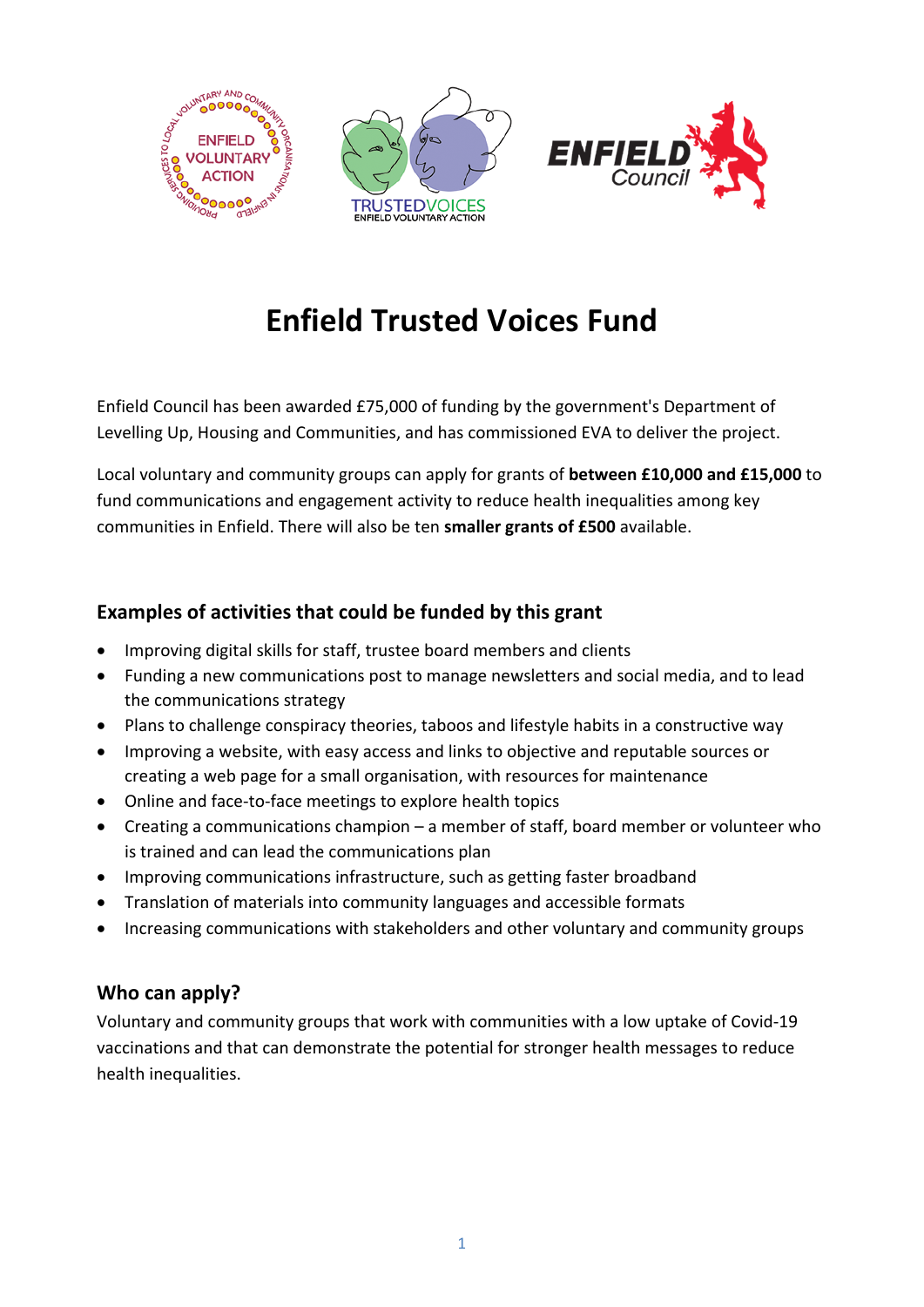Current Covid vaccination rates for Enfield communities are:

| <b>Ethnicity / language</b> | <b>Vaccination</b> |
|-----------------------------|--------------------|
|                             | rate               |
| <b>Bulgarian</b>            | 22.3%              |
| Gypsy / Irish Traveller     | 33.5%              |
| Polish                      | 40.1%              |
| Black - other               | 48.3%              |
| <b>Black - Caribbean</b>    | 53.5%              |
| Albanian                    | 55.8%              |
| <b>Black - African</b>      | 58.3%              |
| Whole Enfield population    | 69.0%              |

**If your group works with a community that is not in this table, you will need to obtain the vaccination rate for that community to show it is below that of the population as a whole.**  EVA may be able to help groups obtain these figures from Public Health Enfield if the request is received with reasonable notice before the application deadline.

The funding from this grants programme is aimed at strengthening the communication of all health messages to make a long-term impact in reducing health inequalities in Enfield.

#### **How much can you apply for?**

**Grants of between £10,000 and £15,000** are available for projects that meet the grant priorities and eligibility criteria. There will also be ten **smaller grants of £500** each for smaller scale initiatives, which must also meet the priorities and criteria.

## **Criteria**

#### **Voluntary and community groups:**

- that provide at least 80% of their services to residents of the London Borough of Enfield
- with at least two years' experience of delivering services / activities,
- that are constituted as a not-for-profit organisation (such as a charitable incorporated organisation, registered charity, company limited by guarantee, or an unincorporated association organisation).

#### **All applicants must be able to provide:**

- a copy of the organisation's governing document
- a copy of your most recent annual accounts covering a full year's activity
- equal opportunities policy
- safeguarding policy
- data protection policy
- health and safety policy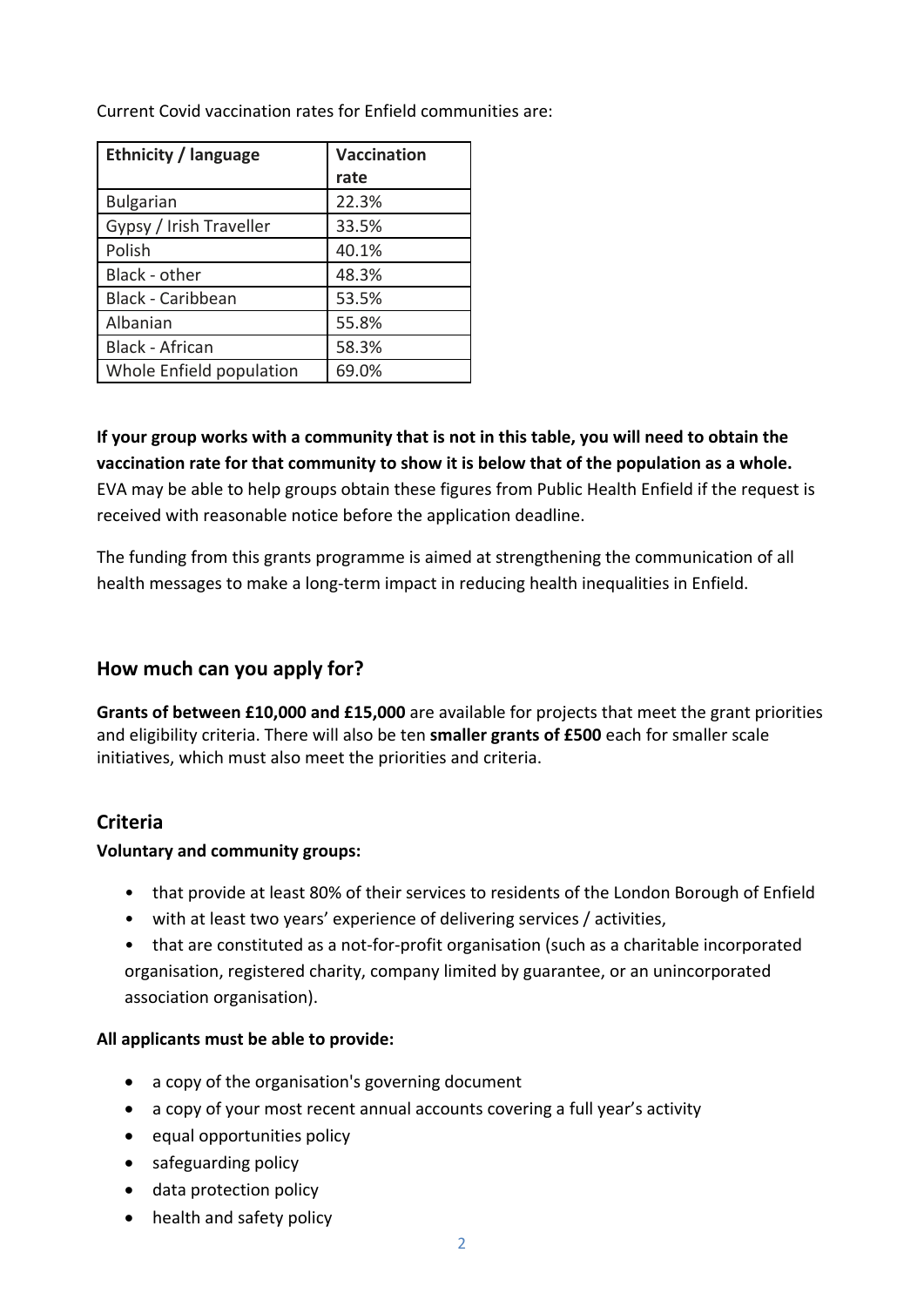**You should check first whether your organisation has renewed its membership with EVA since November 2019.** EVA membership is not required to apply for this grant, but EVA already holds these documents for current members.

If you have not checked by the deadline, we recommend that you upload all the required documents anyway. You will not be considered for a grant unless we have received the full set of documents by the deadline. Please do not assume that your organisation is a member of EVA.

## **To check whether we already hold these documents for your group, or if you would like templates of the required policies to adapt for your own organisation, please email Jenny Budden, EVA's admin and finance officer on [admin@enfieldva.org.uk](mailto:admin@enfieldva.org.uk)**

You will also have the opportunity to upload an additional document to support your application. This is not required, but at your own discretion.

## **Communications plan**

**All applicants for larger grants of between £10,000 and £15,000 must also submit a communications plan.** EVA has organised two communications workshops for local groups where you can learn about developing a communications plan if you do not have one or would like to improve an existing plan.

**Applicants for the smaller £500 grants do not have to have a communication plan**. You will still need to complete the online application form and submit the supporting documents.

There is no set format for the communications plan, but as a minimum the following points should be addressed:

- Vision and mission
- Goals
- Key messages
- Key audiences
- Research and consultation
- Strengths and barriers
- Resources, equipment and tools
- Timescales and targets

You can find more information about communication plan points at the following links: [How to Write a Communications Strategy - Local Giving Blog](https://blog.localgiving.org/blogs/15/145/how-to-write-a-communications-st) [Developing a communications strategy — NCVO Knowhow](https://knowhow.ncvo.org.uk/campaigns/communications/communications-strategy)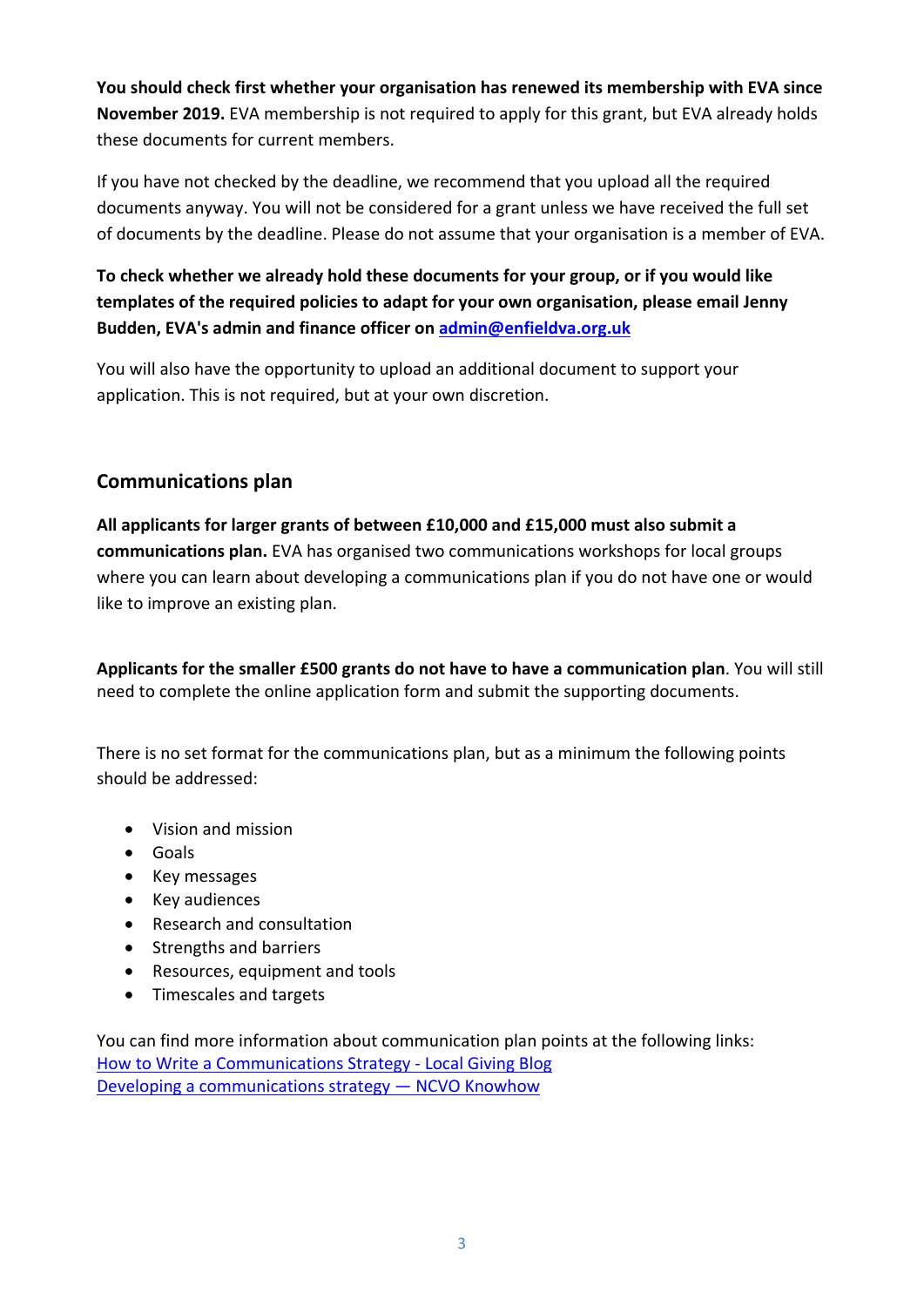#### **Deadlines**

There are two stages to this application:

**Monday 7 November 2022** – Deadline to submit communications plans – by email to [admin@enfieldva.org.uk](mailto:admin@enfieldva.org.uk) 

**Monday 5 December 2022 –** Deadline for online grant applications – at this address <https://form.jotform.com/evanews/trusted-voices-grant-applications>

#### **Support from EVA**

EVA development staff will support organisations before and after the deadline. If your group has a good idea that fits the grant criteria, EVA can provide support to develop your project plans. EVA can also support you to meet conditions that may be set by the grants panel as conditions of funding your project. These could include:

- Revising the budget or providing more detail
- Updating safeguarding policies
- Forming partnerships with other projects
- Addressing areas of weakness in an application

#### **Grants workshops and communications workshops**

There will be a grants workshop – with two alternative dates – offering support and advice to help groups make their applications. The workshop will be an opportunity to find out about the application form, the grants process and budget expectations.

Grants workshop dates: **30 June and 21 September, from 10am to 11.30am**, online via Microsoft [Teams - free to download](https://www.microsoft.com/en-GB/microsoft-365/microsoft-teams/group-chat-software) | [Book your place](https://form.jotform.com/evanews/Trusted-Voices-funding-workshop) here

There will also be a communications workshop – also with two dates – delivered by communications specialists Superhighways. This workshop is aimed at helping groups create or improve their communications plan. Submitting a communications plan is one of the requirements for grant applicants (see above).

Communications workshop dates: **13 July and 27 September, 10am to 12pm**, online via [Zoom](https://zoom.us/download)  [free to download](https://zoom.us/download) | Book your place here

#### **Decision making**

Funding decisions will be made by a panel made up of representatives from the voluntary and community sector in Enfield and from the funder organisations. The panel will consider all eligible proposals and decide whether they can be funded. All panel members will receive training from an independent trainer, covering criteria and fair assessment. EVA staff and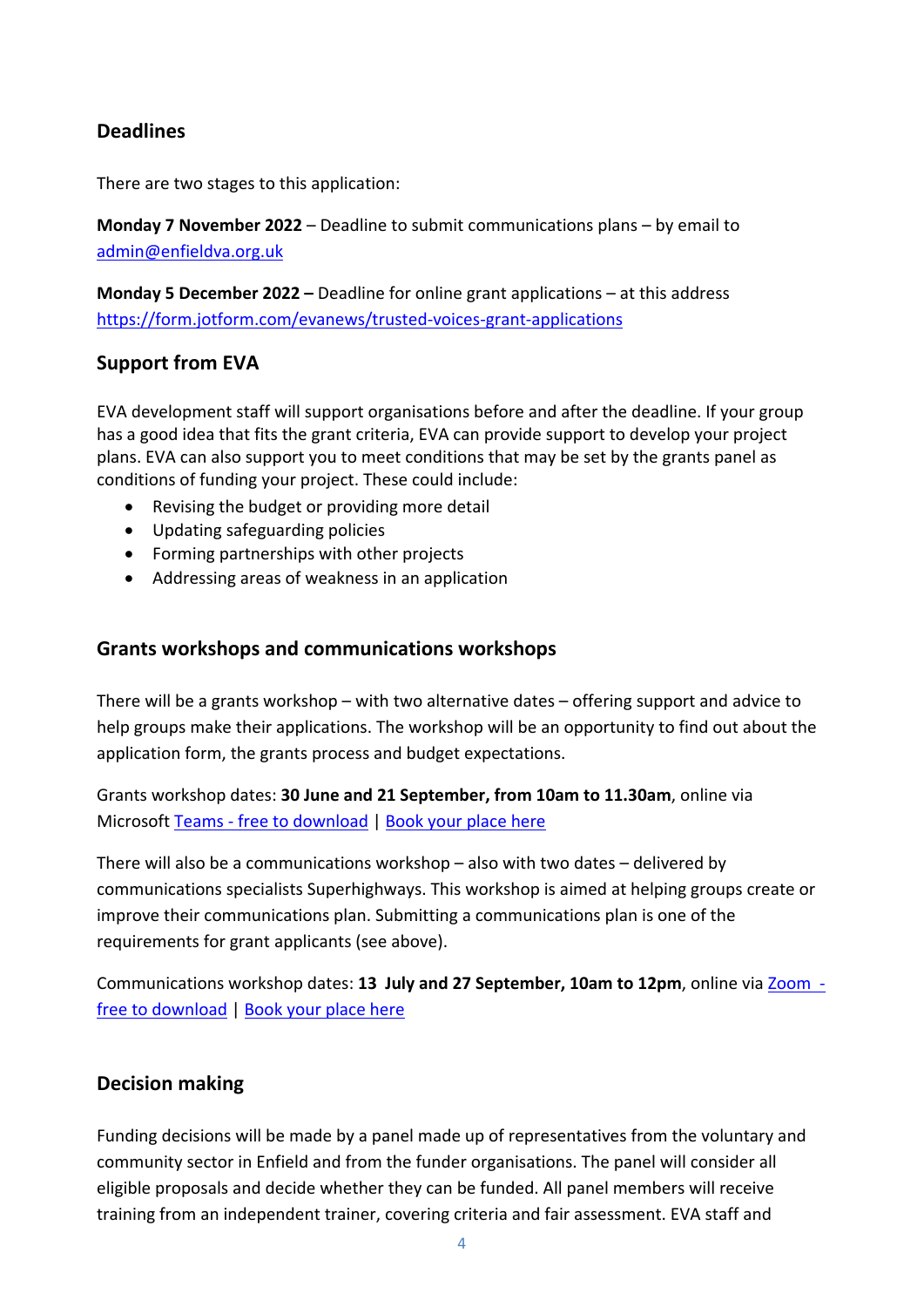trustees will not take part in making any funding decisions, but both the chief executive and the admin and finance officer will attend the meeting in an advisory capacity and to record the panel's decisions.

Members of the panel may be drawn from local voluntary and community groups that apply to take part. They will be required to withdraw from the panel if any proposal from their own group or any other organisation with which they are associated is being discussed. All members of the panel will be required to agree confidentiality and conflict of interest statements.

## **Monitoring and evaluation**

EVA is responsible for ensuring that the funds are well distributed, and that we can monitor the proper use of funds awarded. Monitoring and evaluation requirements will be as straightforward as possible, and EVA will support organisations with their monitoring, spend, and ongoing impact evaluation. You will be asked to provide evidence of your spending through the production of receipts and invoices before final payments can be made.

# **Timetable**

- The **deadline** for receipt of communications plans is **5pm on Monday 7 November 2022**
- The **deadline** for receipt of application forms is **5pm on Monday 5 December 2022.**

The grants panel will meet to decide on funding applications on **Monday 12 December 2022.**

You will hear whether your proposal has been successful by 5pm on **16 January 2023.** 

If successful, your health inequalities communication project can **start** from **1 February 2023.** 

You must be able to **complete** your project by **31 January 2025.** 

# **Terms and conditions**

You will be asked to confirm you have read and understood the Terms and Conditions, which will include:

• You have been authorised by the governing body of your organisation (the board or committee that runs your organisation) to submit this funding application.

• All the information you have provided in your application is accurate and complete, and you will notify us of any changes.

• You understand that we may be required to submit personal information you have provided to the funders. This will be submitted within the provisions of [EVA's Data Protection Policy.](http://bit.ly/3ldMerb)